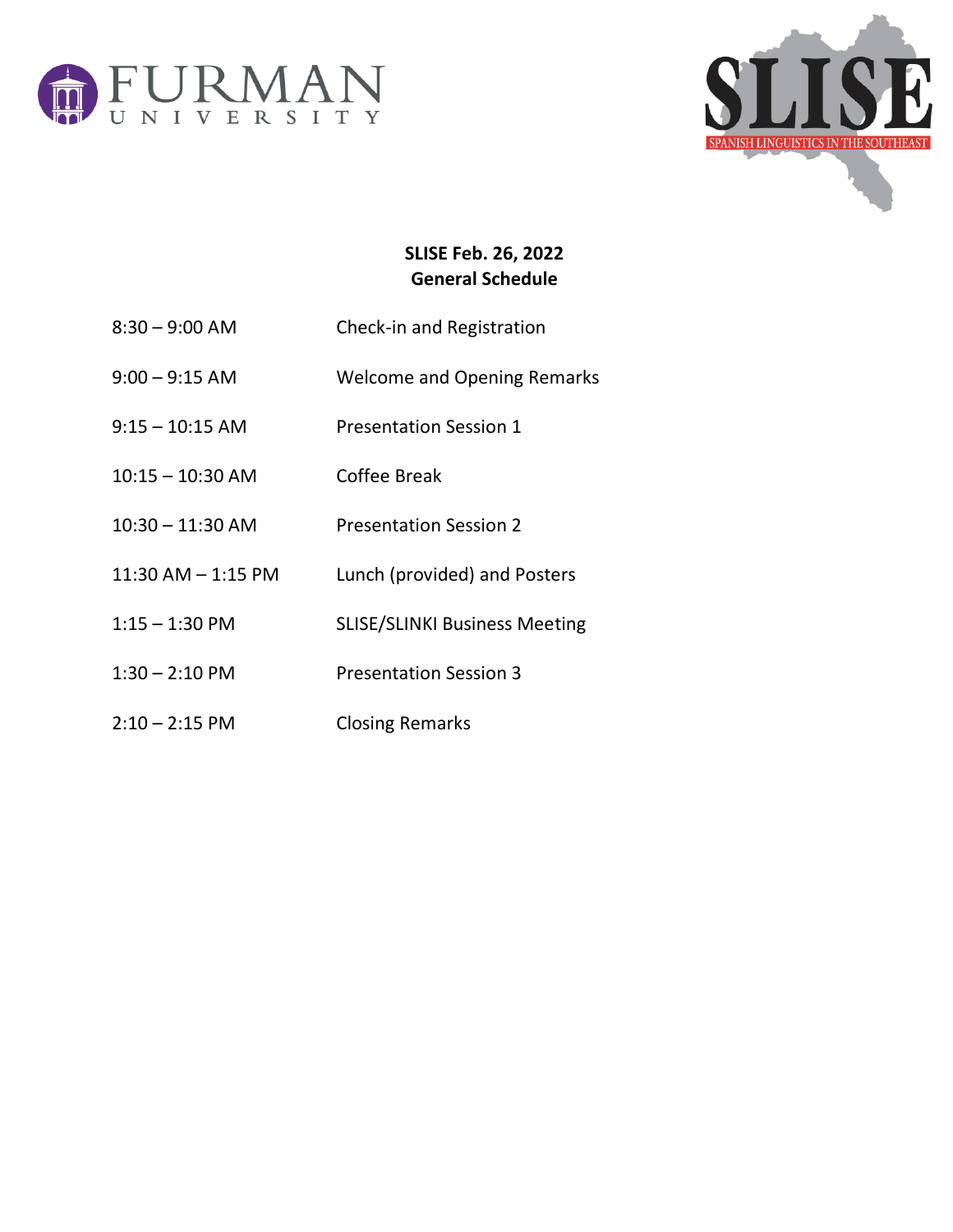



## **SLISE Feb. 26, 2022 Presentation and Poster Schedule**

| Session 1 - Applied Linguistics, Language Acquisition<br>$9:15 - 10:15$ AM |                                                                                                                                                                                                                                                      |  |
|----------------------------------------------------------------------------|------------------------------------------------------------------------------------------------------------------------------------------------------------------------------------------------------------------------------------------------------|--|
| Moderator: Luis González, Wake Forest University                           |                                                                                                                                                                                                                                                      |  |
| $9:15 - 9:35$ AM                                                           | Análisis de por y para en los libros de texto<br>María González-Ferrer, University of Georgia                                                                                                                                                        |  |
| $9:35 - 9:55$ AM                                                           | L2 Spanish listening comprehension: The influence of sentence length and<br>language-independent working memory capacity<br>Almitra Medina, East Carolina University<br>Gilda Socarrás, Auburn University<br>Soumya Kamath, East Carolina University |  |
| $9:55 - 10:15$ AM                                                          | Can lexical knowledge facilitate case marking in the L2? Evidence from<br>Portuguese-speaking L2 learners of Spanish<br>Abril Jimenez, Davidson College<br>Isabella DePue, Davidson College<br>Julio César López Otero, University of Houston        |  |

| Session 2 - Phonetics, Pragmatics, General Linguistics              |                                                                              |  |
|---------------------------------------------------------------------|------------------------------------------------------------------------------|--|
| $10:30 - 11:30$ AM                                                  |                                                                              |  |
| <b>Moderator: Rebecca Ronquest, North Carolina State University</b> |                                                                              |  |
|                                                                     |                                                                              |  |
| $10:30 - 10:50$ AM                                                  | La distribución de los alófonos no palatales de $/y$ en el español de España |  |
|                                                                     | César Gutiérrez, Wake Forest University                                      |  |
|                                                                     | Cynthia Woodward, Wake Forest University                                     |  |
|                                                                     |                                                                              |  |
| $10:50 - 11:10$ AM                                                  | About the transition feature of todavía                                      |  |
|                                                                     | Ningxian Li, University of Georgia                                           |  |
|                                                                     |                                                                              |  |
| $11:10 - 11:30$ AM                                                  | Subcategorization frames or compositionality a la Frege?                     |  |
|                                                                     | Luis González, Wake Forest University                                        |  |
|                                                                     | Laura Alhasnawi, Wake Forest University                                      |  |
|                                                                     | Emily McCown, Wake Forest University                                         |  |
|                                                                     |                                                                              |  |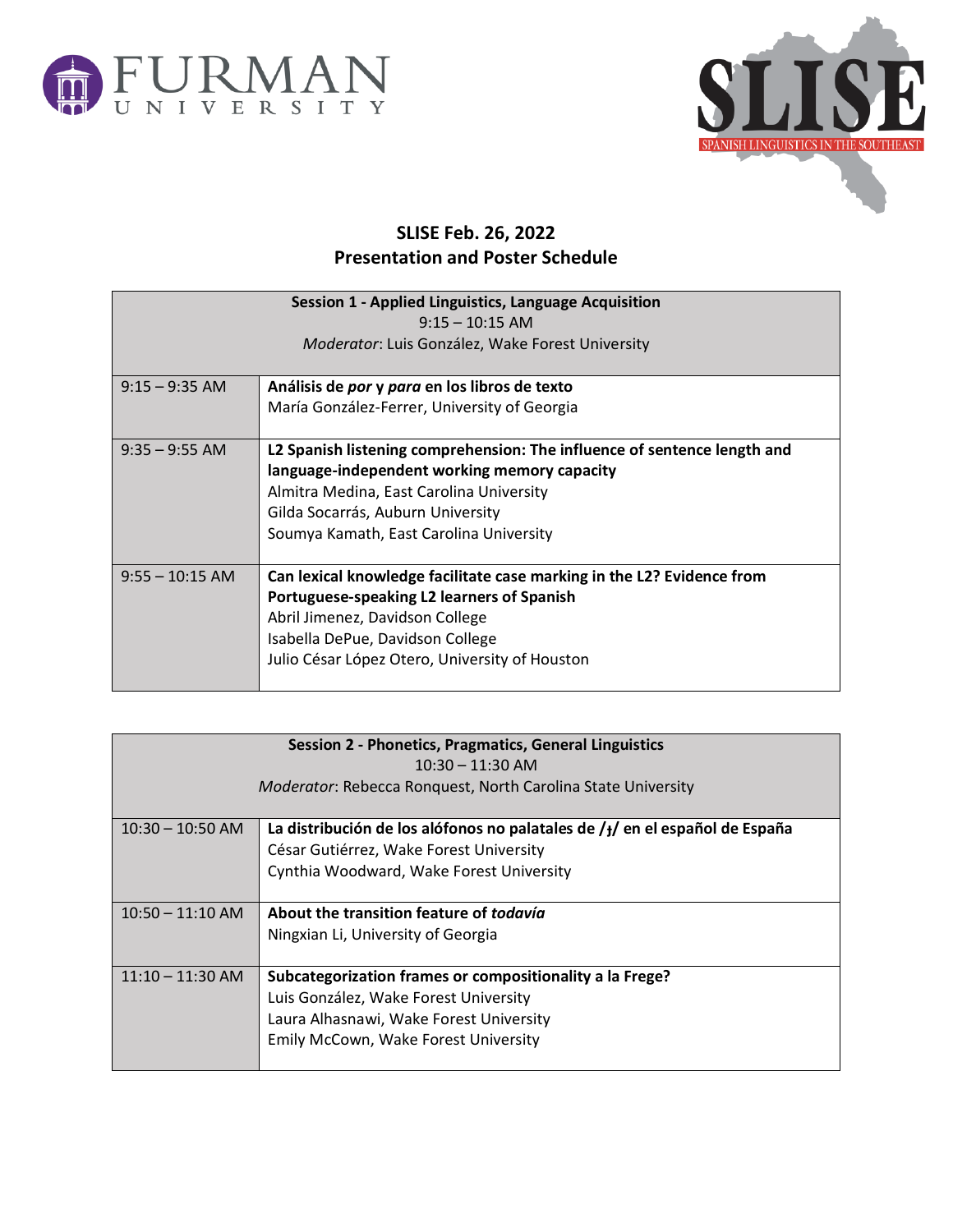



**Poster Session** 11:30 AM – 1:15 PM

| Derived verbs and future-conditional stem regularization in Spanish as an effect of formality and<br>diachronic change         |
|--------------------------------------------------------------------------------------------------------------------------------|
| Lamar Graham, University of North Carolina at Chapel Hill                                                                      |
|                                                                                                                                |
| Developing queer lexicon among Spanish speakers in the United States                                                           |
| Jack Martinez, North Carolina State University                                                                                 |
| Es un tema muy, bien, o tan interesante? Estudio sobre los intensificadores en Málaga, Madrid y                                |
| Yucatán                                                                                                                        |
| Hakima Harris, North Carolina State University                                                                                 |
| Israel Pérez Medina, North Carolina State University                                                                           |
| Noelle Buske, North Carolina State University                                                                                  |
| Marcadores del discurso en hablantes mexicanos y puertorriqueños de primera generación en el                                   |
| sureste de los Estados Unidos                                                                                                  |
| Jarumi Surles, North Carolina State University                                                                                 |
|                                                                                                                                |
| Revisión del corpus léxico del español mexicano y centroamericano<br>Jorge Espinosa Campuzano, North Carolina State University |
|                                                                                                                                |
| The grammaticalization of gender in professions                                                                                |
| Morgan Ericson, North Carolina State University                                                                                |
|                                                                                                                                |
| Ven, Vení, Venga: ¿Cómo nos tratamos? A study of el voseo in North Carolina<br>Stevi Vaughn, North Carolina State University   |
|                                                                                                                                |
| Perceptions of Mock Spanish by Spanish-English bilinguals in the United States                                                 |
| Rebecca Ronquest, North Carolina State University                                                                              |
| Candace Willett, North Carolina State University                                                                               |
| The literal and figurative "white gaze" when speaking Spanish in Greenville, South Carolina:                                   |
| Applying a raciolinguistics approach                                                                                           |
| Cynthia Oliver Zavaleta, Furman University                                                                                     |
| Stephanie Knouse, Furman University                                                                                            |
|                                                                                                                                |